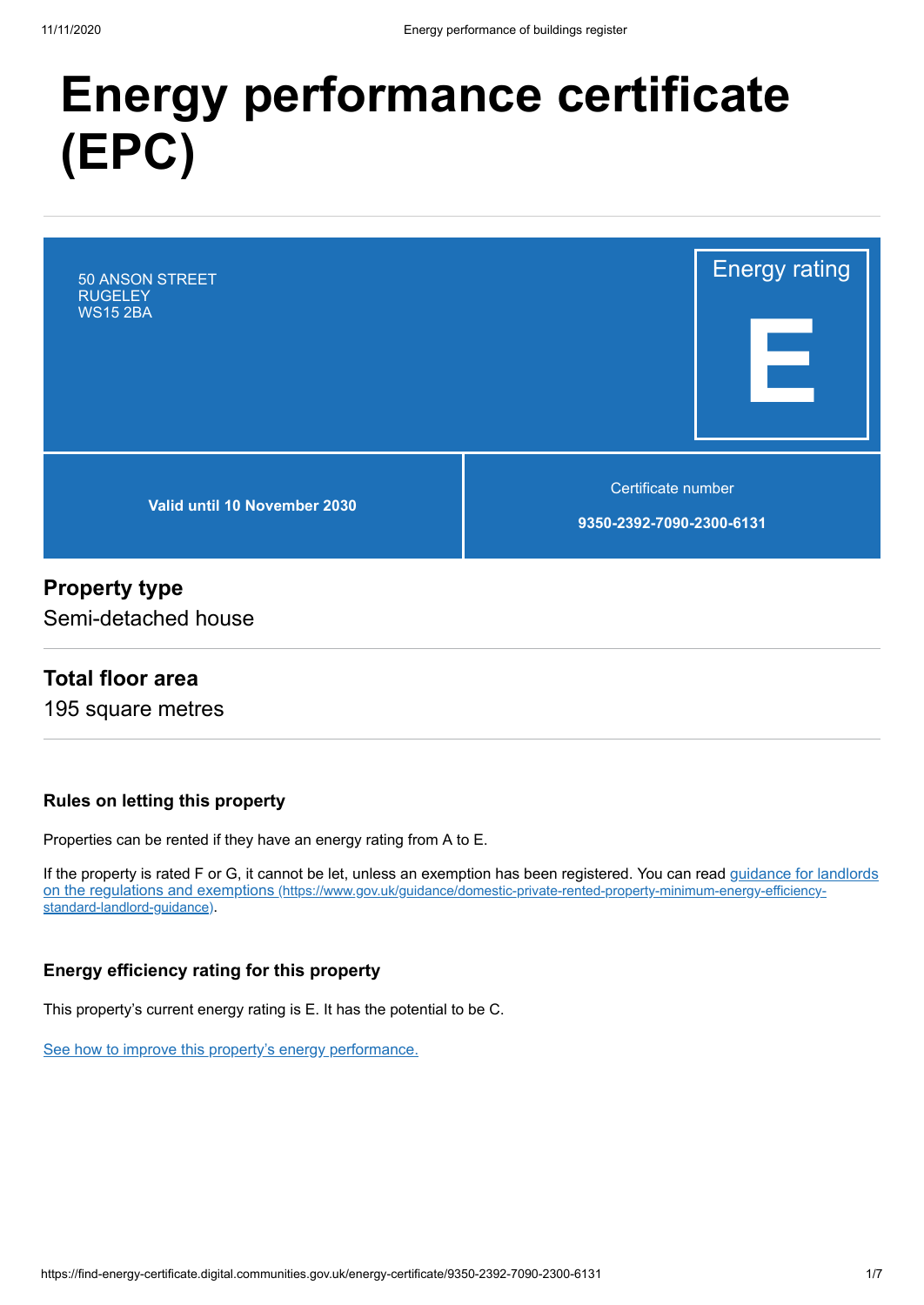| <b>Score</b> | <b>Energy rating</b> | <b>Current</b> | <b>Potential</b>  |
|--------------|----------------------|----------------|-------------------|
| $92+$        |                      |                |                   |
| 81-91        | В                    |                |                   |
| 69-80        | $\mathbf C$          |                | 76<br>$\mathbf C$ |
| 55-68        |                      |                |                   |
| 39-54        | Е                    | $41$   E       |                   |
| $21 - 38$    | F                    |                |                   |
| $1 - 20$     | Q                    |                |                   |

The graph shows this property's current and potential energy efficiency.

Properties are given a rating from A (most efficient) to G (least efficient).

Properties are also given a score. The higher this number, the lower your carbon dioxide (CO2) emissions are likely to be.

The average energy rating and score for a property in England and Wales are D (60).

#### **Breakdown of property's energy performance**

This section shows the energy performance for features of this property. The assessment does not consider the condition of a feature and how well it is working.

Each feature is assessed as one of the following:

- very good (most efficient)
- good
- average
- $\bullet$ poor
- very poor (least efficient)

When the description says 'assumed', it means that the feature could not be inspected and an assumption has been made based on the property's age and type.

| <b>Feature</b> | <b>Description</b>                             | Rating    |
|----------------|------------------------------------------------|-----------|
| Wall           | Solid brick, as built, no insulation (assumed) | Poor      |
| Wall           | Cavity wall, as built, insulated (assumed)     | Very good |
| Roof           | Pitched, no insulation (assumed)               | Very poor |
| Roof           | Flat, insulated (assumed)                      | Good      |
| Window         | Fully double glazed                            | Good      |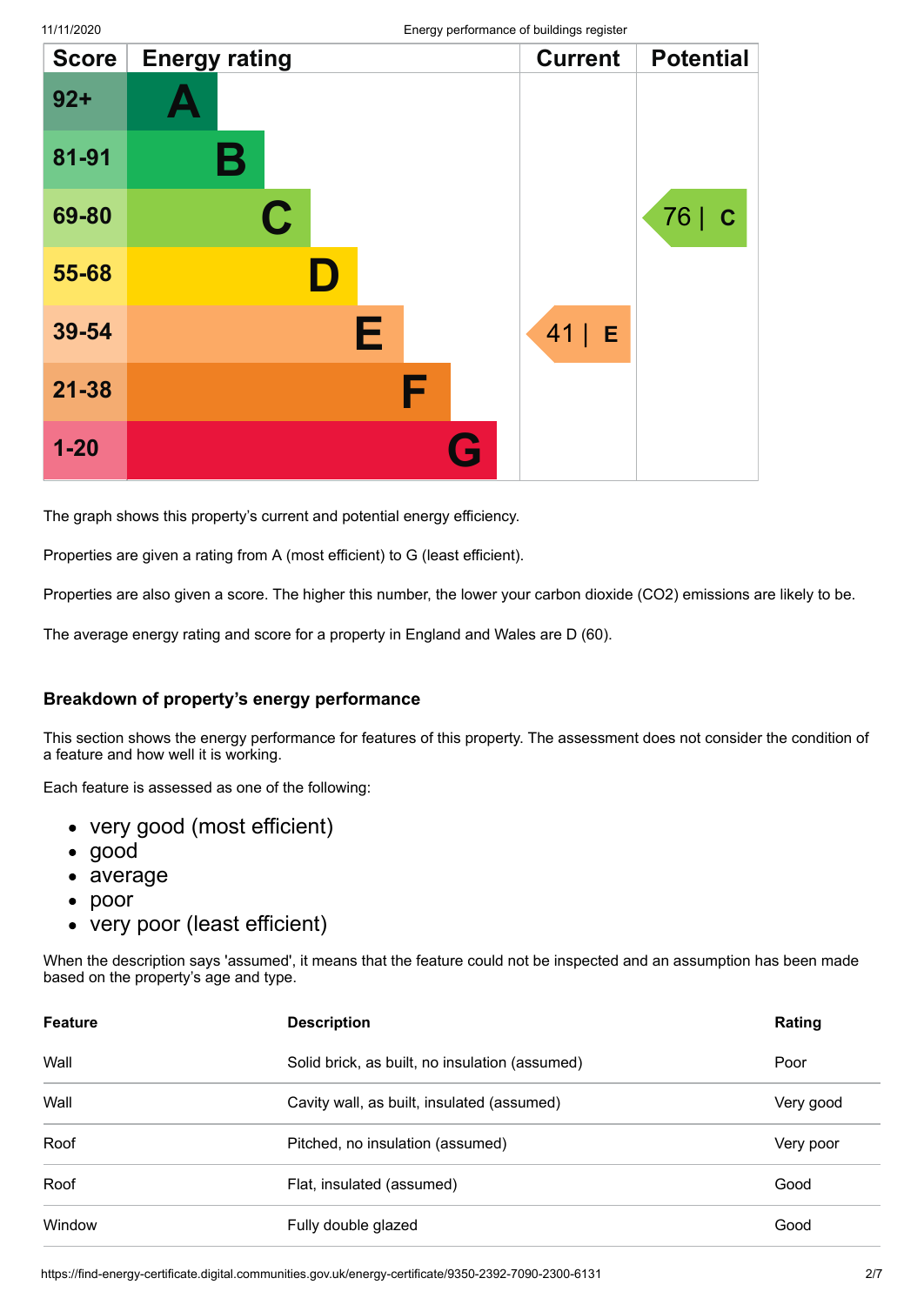11/11/2020 Energy performance of buildings register

| <b>Feature</b>       | <b>Description</b>                       | Rating    |
|----------------------|------------------------------------------|-----------|
| Main heating         | Room heaters, electric                   | Very poor |
| Main heating control | Programmer and appliance thermostats     | Good      |
| Hot water            | Electric instantaneous at point of use   | Very poor |
| Lighting             | Low energy lighting in all fixed outlets | Very good |
| Floor                | Solid, no insulation (assumed)           | N/A       |
| Floor                | Solid, insulated (assumed)               | N/A       |
| Secondary heating    | None                                     | N/A       |

# **Primary energy use**

The primary energy use for this property per year is 288 kilowatt hours per square metre (kWh/m2).

What is primary energy use?

#### **Environmental impact of this property**

One of the biggest contributors to climate change is carbon dioxide (CO2). The energy used for heating, lighting and power in our homes produces over a quarter of the UK's CO2 emissions.

### **An average household produces**

6 tonnes of CO2

### **This property produces**

## **This property's potential production**

7.9 tonnes of CO2

9.5 tonnes of CO2

By making the [recommended changes](#page-3-0), you could reduce this property's CO2 emissions by 1.6 tonnes per year. This will help to protect the environment.

Environmental impact ratings are based on assumptions about average occupancy and energy use. They may not reflect how energy is consumed by the people living at the property.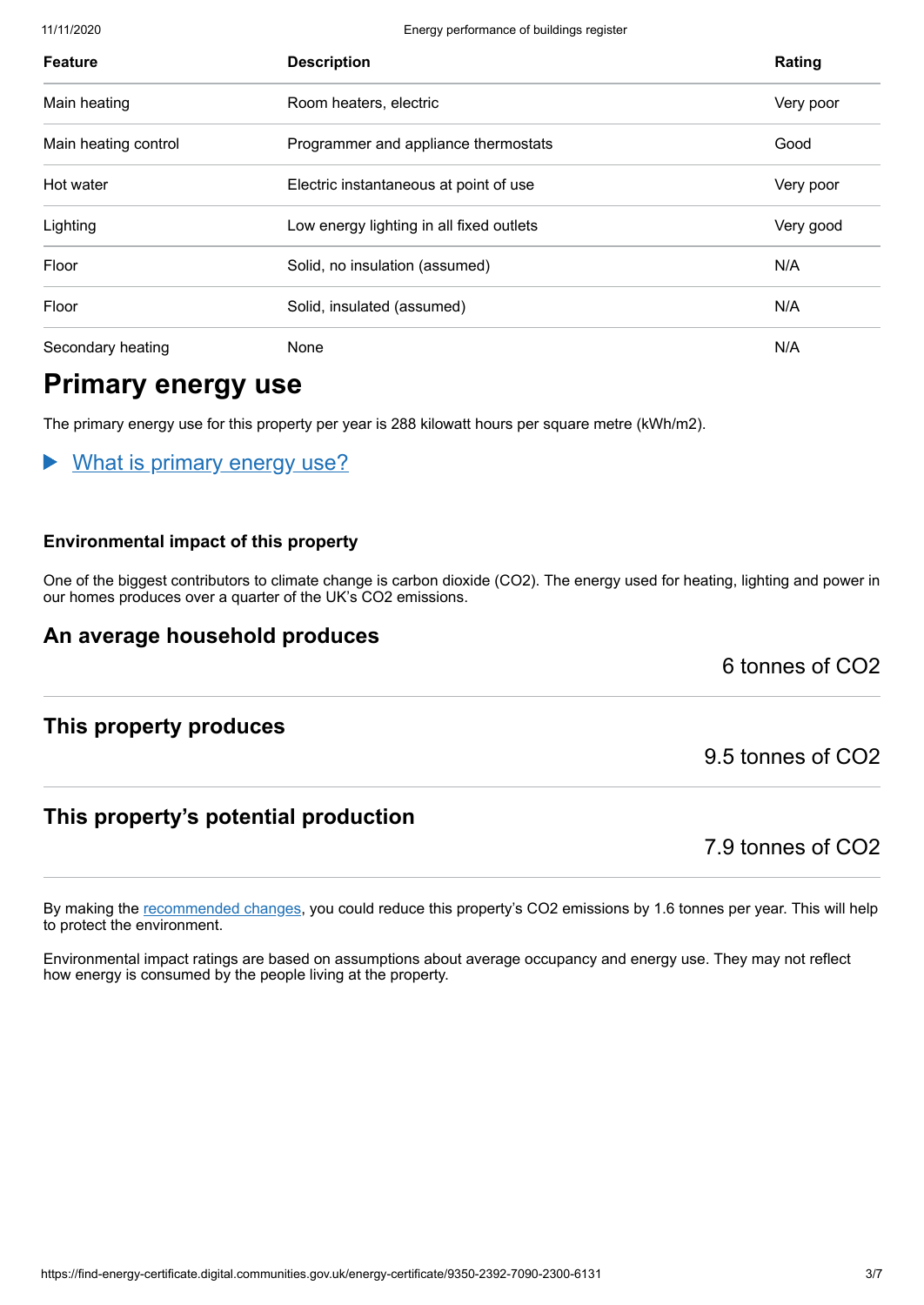#### <span id="page-3-0"></span>**How to improve this property's energy performance**

Making any of the recommended changes will improve this property's energy efficiency.

If you make all of the recommended changes, this will improve the property's energy rating and score from  $E(41)$  to C (76).

#### What is an energy rating?

# **Recommendation 1: Internal or external wall insulation**

Internal or external wall insulation

#### **Typical installation cost**

### **Typical yearly saving**

**Potential rating after carrying out recommendation 1**

# **Recommendation 2: High heat retention storage heaters**

High heat retention storage heaters

**Typical installation cost**

| TYPICAI IIIƏtAIIAUVII COST                                  | £4,400 - £6,600 |
|-------------------------------------------------------------|-----------------|
| <b>Typical yearly saving</b>                                | £1,207          |
| Potential rating after carrying out recommendations 1 and 2 |                 |
|                                                             | 6               |

# **Recommendation 3: Solar water heating**

Solar water heating

#### **Typical installation cost**

£4,000 - £6,000

Potential energy

rating

**C**

£4,000 - £14,000

£203

44 | E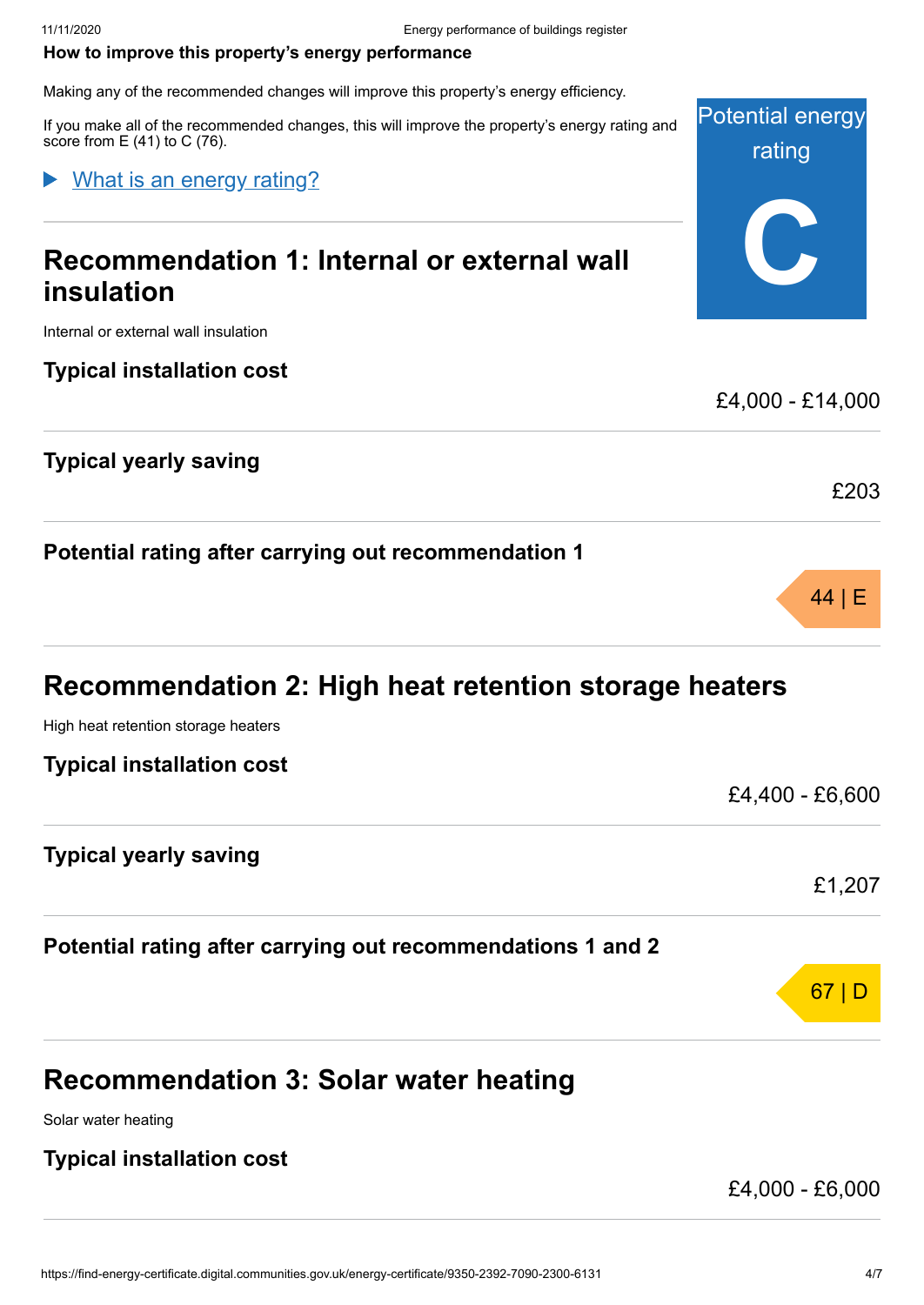# **Potential rating after carrying out recommendations 1 to 3** 70 | C **Recommendation 4: Solar photovoltaic panels, 2.5 kWp** Solar photovoltaic panels **Typical installation cost** £3,500 - £5,500 **Typical yearly saving** £347 **Potential rating after carrying out recommendations 1 to 4** 76 | C **Paying for energy improvements** [Find energy grants and ways to save energy in your home.](https://www.gov.uk/improve-energy-efficiency) (https://www.gov.uk/improve-energy-efficiency) **Estimated energy use and potential savings Estimated yearly energy cost for this property** £3418 **Potential saving** £1573

The estimated cost shows how much the average household would spend in this property for heating, lighting and hot water. It is not based on how energy is used by the people living at the property.

The estimated saving is based on making all of the recommendations in [how to improve this property's energy performance.](#page-3-0)

For advice on how to reduce your energy bills visit Simple Energy Advice [\(https://www.simpleenergyadvice.org.uk/\)](https://www.simpleenergyadvice.org.uk/).

# **Heating use in this property**

Heating a property usually makes up the majority of energy costs.

## **Estimated energy used to heat this property**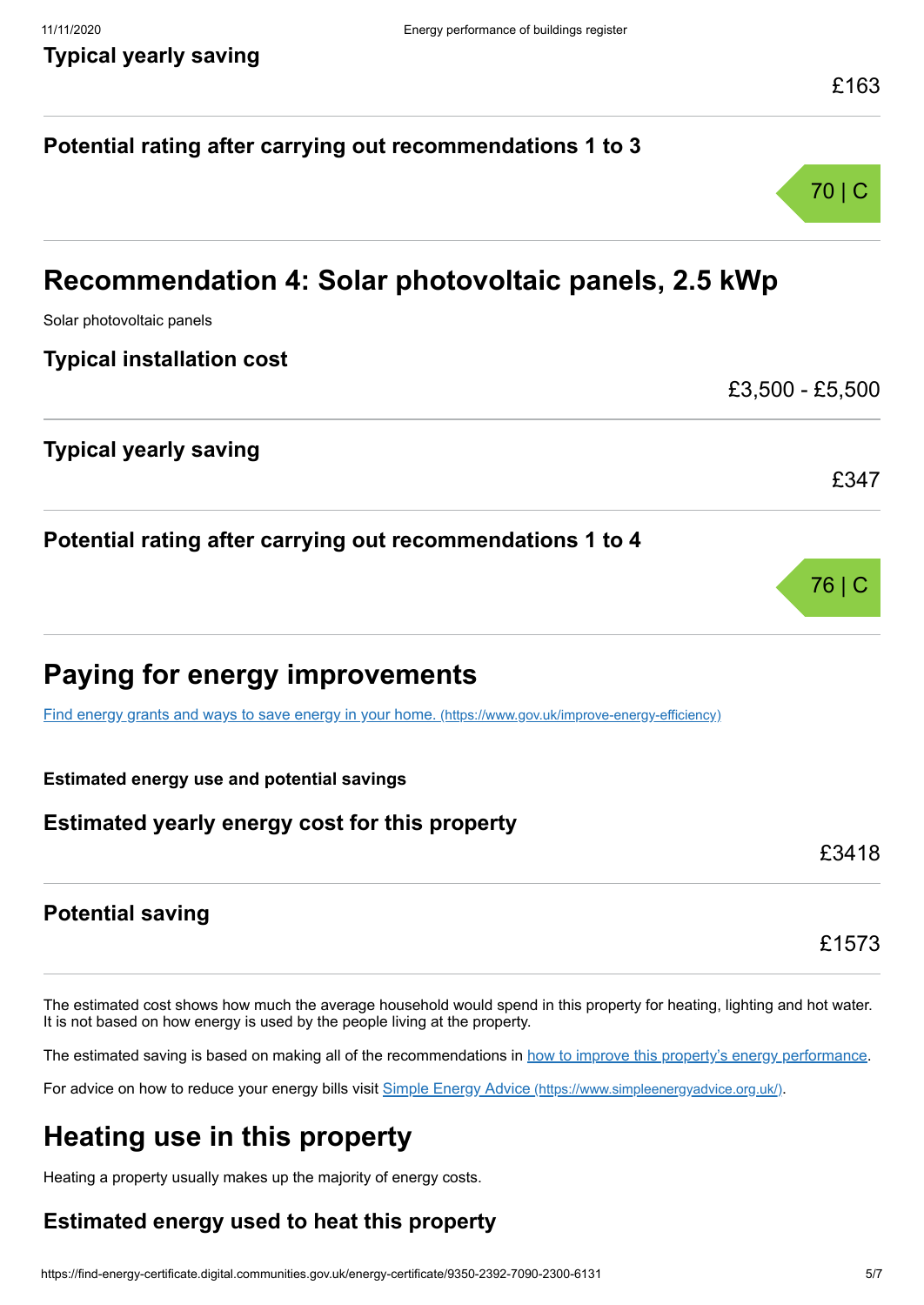## **Space heating**

## **Water heating**

#### 1483.0 kWh per year

## **Potential energy savings by installing insulation**

| <b>Type of insulation</b> | Amount of energy saved |  |
|---------------------------|------------------------|--|
| <b>Loft insulation</b>    | 881 kWh per year       |  |
| Solid wall insulation     | 1119 kWh per year      |  |

You might be able to receive Renewable Heat Incentive payments [\(https://www.gov.uk/domestic-renewable-heat-incentive\)](https://www.gov.uk/domestic-renewable-heat-incentive). This will help to reduce carbon emissions by replacing your existing heating system with one that generates renewable heat. The estimated energy required for space and water heating will form the basis of the payments.

#### **Contacting the assessor and accreditation scheme**

This EPC was created by a qualified energy assessor.

If you are unhappy about your property's energy assessment or certificate, you can complain to the assessor directly.

If you are still unhappy after contacting the assessor, you should contact the assessor's accreditation scheme.

Accreditation schemes are appointed by the government to ensure that assessors are qualified to carry out EPC assessments.

# **Assessor contact details**

### **Assessor's name**

Andrew Hood

#### **Telephone**

07753 749948

#### **Email**

[andyhood@centralsurveyorsmidlands.co.uk](mailto:andyhood@centralsurveyorsmidlands.co.uk)

# **Accreditation scheme contact details**

#### **Accreditation scheme**

Elmhurst Energy Systems Ltd

### **Assessor ID**

EES/020912